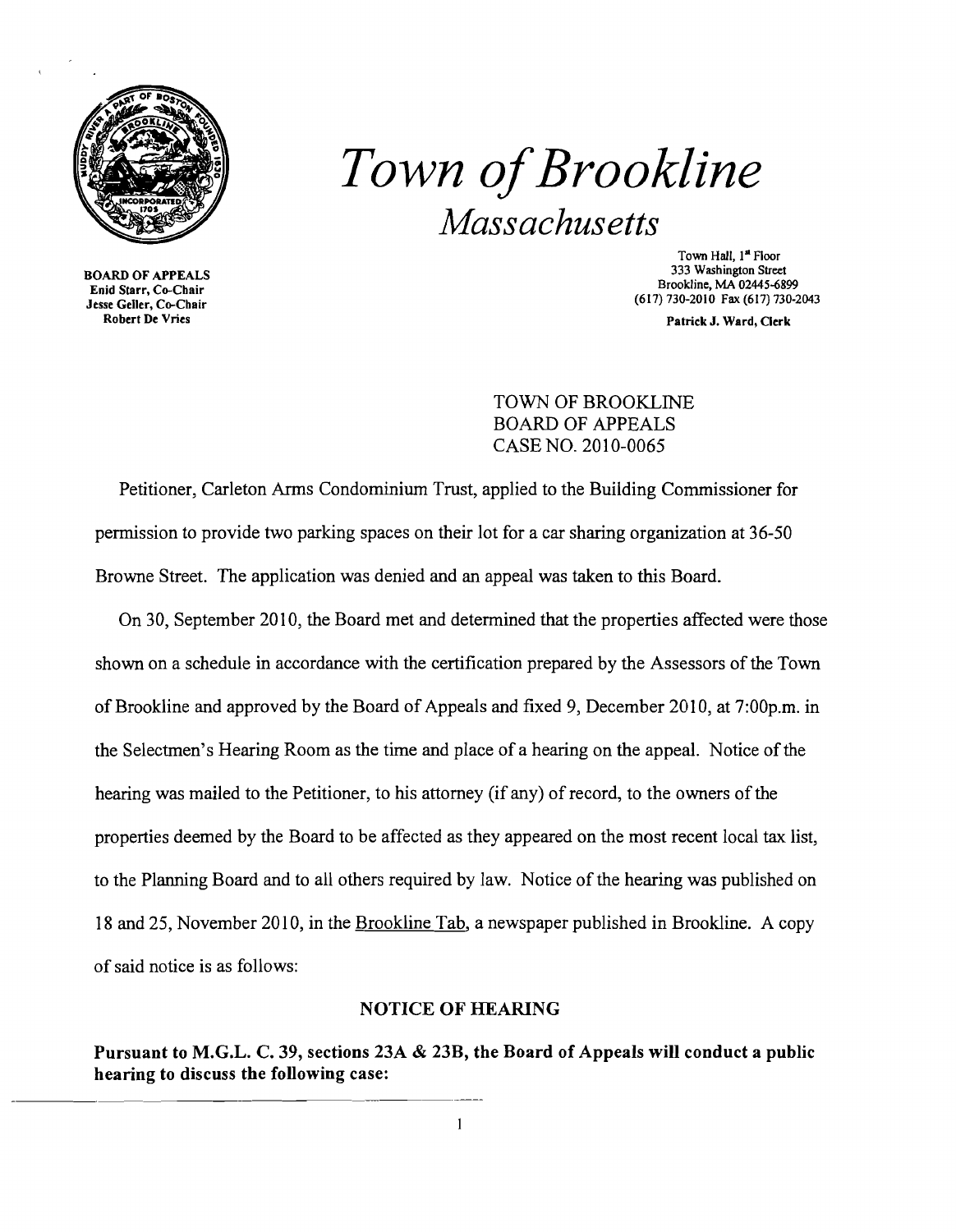Petitioner: Carlton Arms Condominium Trust Owner: Carlton Arms Condominium Trust Location of Premises: 36-50 Browne Street Date of Hearing: December 09, 2010 Time of Hearing: 7:00 PM Place of Hearing: Selectmen's Hearing Room, 6th. floor

A public hearing will be held for a variance and/or special permit from:

## 1.  $4.07$ ; Table of Use Regulations, Use  $\#22A$ , (in excess of 10% of spaces available on lot dedicated to CSO vehicles) special permit required.

2. 8.02.2; Alteration or Extension, special permit required.

Of the Zoning By-Law to request to provide two spaces on your lot at 36-50 Browne Street.

Said premise located in a M-1.50 (Multi-Family) residence district.

*Hearings, once opened, may be continued by the Chair to a date and time certain. No further notice will be mailed to abutters or advertised in the TAB. Questions regarding whether a hearing has been continued, or the date and time ofany hearing may be directed to the Zoning Administrator at* 617-734-2134 *or check meeting calendar at:http://calendars. town. brookline.ma. uslMasterTownCalandarl?FormID=*158.

The Town of Brookline does not discriminate on the basis of disability in admission to, access to, *or operations ofits programs, services or activities. Individuals who need auxiliary aids for.*  effective communication in programs and services of the Town of Brookline are invited to make *their needs known to the ADA Coordinator, Stephen Bressler, Town of Brookline, 11 Pierce Street, Brookline, MA 02445. Telephone:* (61 *730-2330; TDD* (617) *730-2327.* 

## Enid Starr Jesse Geller Robert De Vries

At the time and place specified in the notice, this Board held a public hearing. Present at the

hearing was Chairman, Jesse Geller and Board Members, Jonathan Book and Mark Zuroff. The

Petitioner, Carleton Arms Condominium Trust, was represented by Linda Olson Pehlke of 48

Browne Street, Unit #2, Brookline, MA presented the case before the Board. Ms. Pehlke

reported that she was a member of the Board of Trustees of the Carleton Arms Condominium

Association,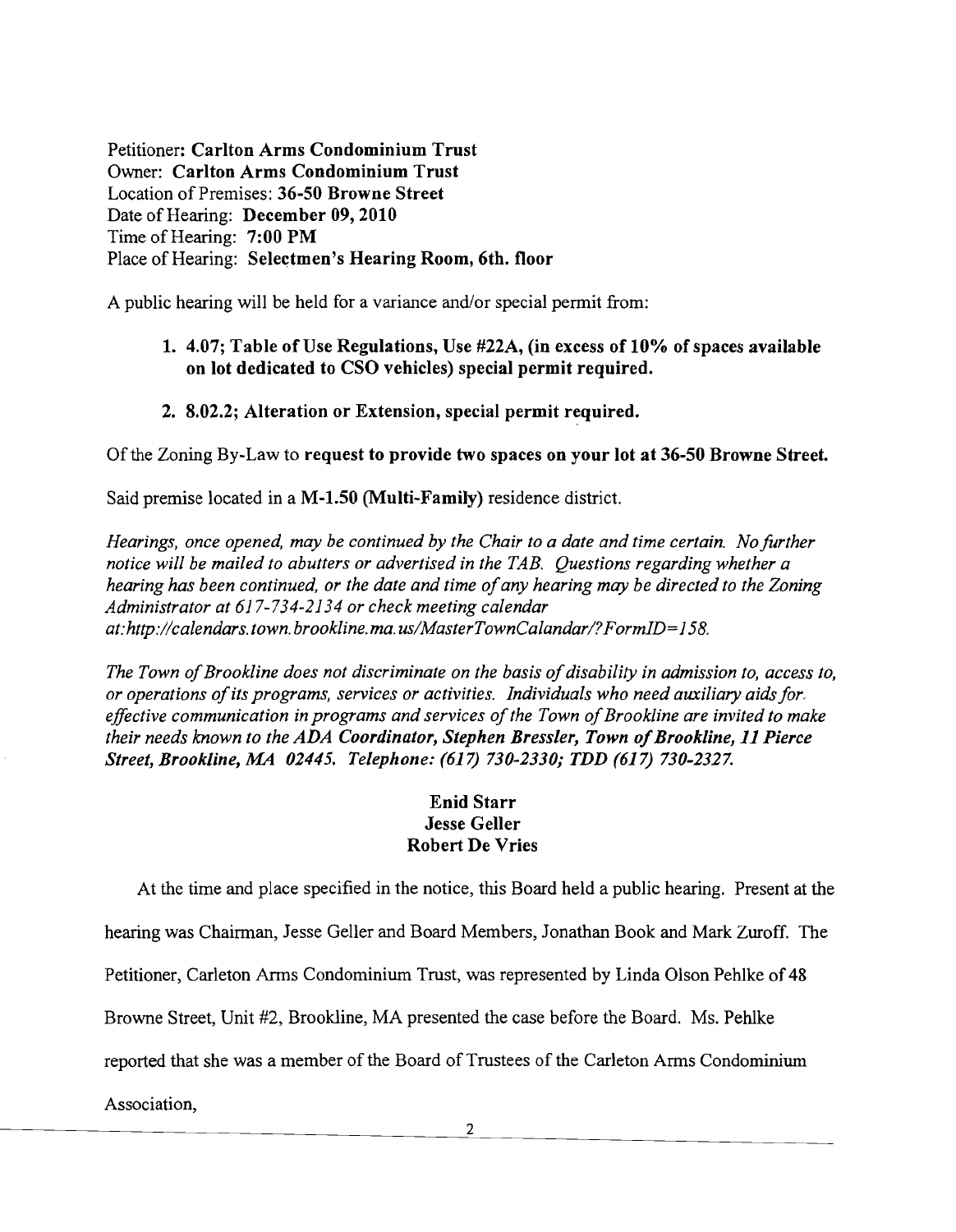Ms. Pehlke described the neighborhood in the vicinity of 36-50 Browne Street and 228-230 Saint Paul Street as an apartment complex consisting of eight attached six-unit apartment buildings constructed in a V-shape with a common central courtyard known as Carleton Arms Condominiums. The building was constructed in the 1940's. She said that there are a total of 50 residential dwelling units in the complex, which are served by two parking spaces. The parking spaces are accessed through a rear common alley and parking area that serves multiple buildings. The surrounding uses are predominately multi-family residential properties.

Ms. Pehlke reported that the condominium association is seeking to provide two parking spaces for Car Sharing Organization (CSO) spaces. The parking spaces are currently allotted to the residents of Carleton Arms Condominiums on a yearly basis through a lottery selection process. As no one resident has exclusive use of the spaces, the Carleton Arms Condominium Association has concluded that CSO parking would be a more appropriate and optimal use for their two parking spaces.

Board Member Book inquired about the availability of parking for new residents moving into the complex. Ms. Pehlke responded that usually the new owner assumes the offsite parking space rented by the former owner. Addressing the equitability of the current parking arrangements on the site, Ms. Pehlke reported that the current lottery arrangement for the two available spaces was clearly not working.

Board Member, Zuroff inquired as to whether there was a movement among the condominium owners to make the subject spaces available to a car sharing organization. Ms. Pelkhe responded that she would not characterize it as a movement. She said others in the neighborhood had expressed an interest in car sharing availability, there is a blank spot in the immediate vicinity of CSO locations and the Trustees thought it was a good use for the property.

3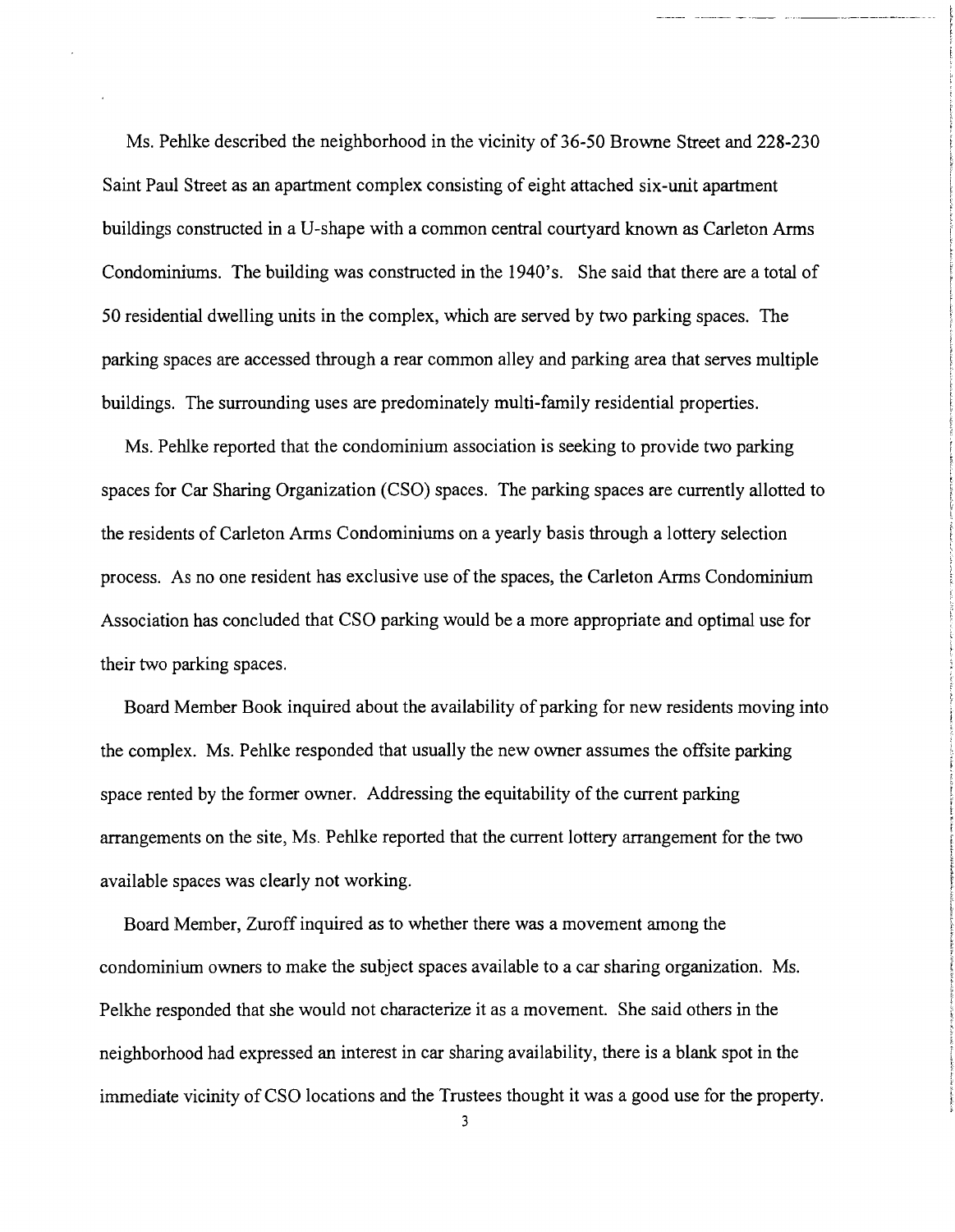Chairman Geller asked whether the Trustees had negotiated a contract with a CSO, and whether it contains a provision giving priority to unit owners of the association. Ms. Pelhke responded that they had entered into negotiations but no condition had been considered regarding priority. She said the way these organizations were structured and vehicles were reserved would make it extremely difficult. Chairman Geller observed that the people living in the complex may not be the beneficiaries of the CSO availability.

~--- -~--- -

Chairman Geller asked whether anyone in attendance wished to speak either in favor or

against the proposal. No one rose to speak.

Courtney Synowiec, Planner, delivered the findings of the Planning Board.

#### **Section 4.07** - Table of Uses, Use # 22A

Parking for vehicles owned by a Car Sharing Organization (CSO) may be allowed, as the sole or secondary use of a lot, for up to 10% of the total on-site parking. Renting of spaces in excess of 10% of the total on-site parking requires a special permit. All open air parking lots with CSO vehicles require a valid Open Air Parking Lot License from the Selectmen. The applicant is proposing to rent 100% [two parking spaces] of their on-site parking to a CSO.

#### **Section 8.02.2** - Alteration or Extension

A special permit is required to alter a nonconforming use or structure.

Ms. Synowiec reported that the Planning Board was supportive of this proposal to rent 100% of their existing parking for CSO parking. The property at 36-50 Browne Street contains locking gates and fences that separate their rear entrances from the parking area and there are existing CSO members who already reside on the property. The Planning Board believes this condo association renting at least one, if not both parking spaces to a CSO will be an amenity to their property as well as neighboring properties which share the large common parking area behind the buildings as CSO parking spaces would allow for better utility of the spaces for all residents on site. Therefore, the Planning Board recommended approval ofthe special permit to rent up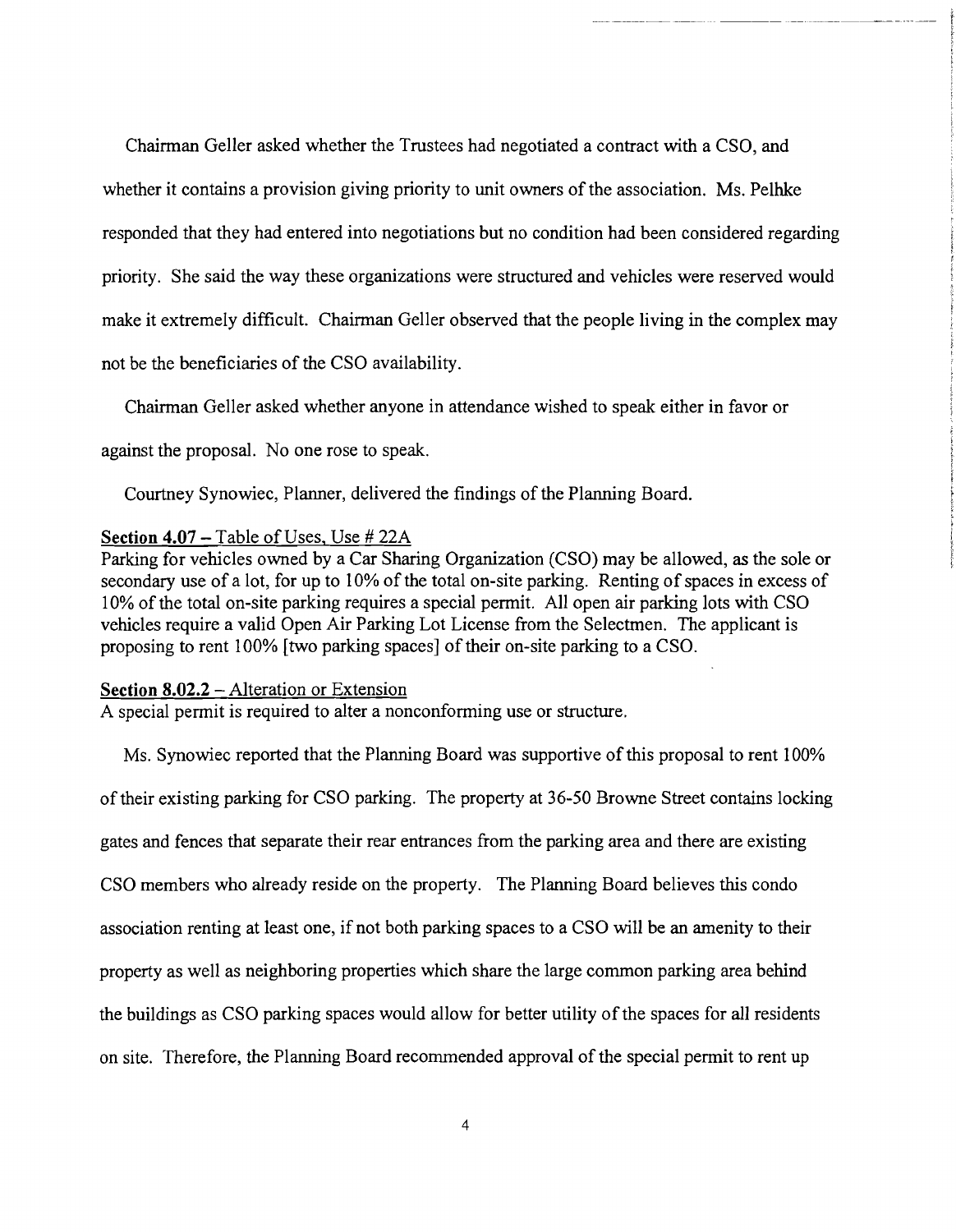two parking spaces to a CSO as enumerated in the proposal by Linda Olson Pehlke, dated 10/25/10, subject to the following conditions:

- 1. Prior to the rental of up to two parking spaces to a CSO, the applicant shall obtain an open-air parking license from the Board of Selectmen.
- 2. The petitioner shall not install signage for CSO parking in excess of 1 square foot per parking space.
- 3. The petitioner shall submit to the Building Commissioner, proof of recording of the decision at the Norfolk County Registry of Deeds within 45 days of filing date of the Board of Appeals decision.

The Chairman then called upon Michael Shepard, Building Commissioner, to deliver the comments of the Building Department. Mr. Shepard responded that his Department had no issue with the grant of the relief requested by the petitioner. He said that the Building Department is in agreement with the recommended conditions of the Planning Board however, he suggested a condition be added or one amended to include the signage required under Section  $6.01.5$  of the Zoning By-Law relative to the contact information of the property owner so complaints, if any, can be addressed in a timely manner.

The Board, having deliberated on this matter and having considered the foregoing testimony, concludes that it is desirable to grant Special Permits and that the petitioner has satisfied the requirements necessary for relief under Sections 4.07 Use 22A, 8.02.2, and 9.05 of the Zoning By-Law and made the following specific findings pursuant to Section 9.05 of the Zoning By-Law:

- a. The specific site is an appropriate location for such a use, structure, or condition.
- b. The use as developed will not adversely affect the neighborhood.
- c. There will be no nuisance or serious hazard to vehicles or pedestrians.